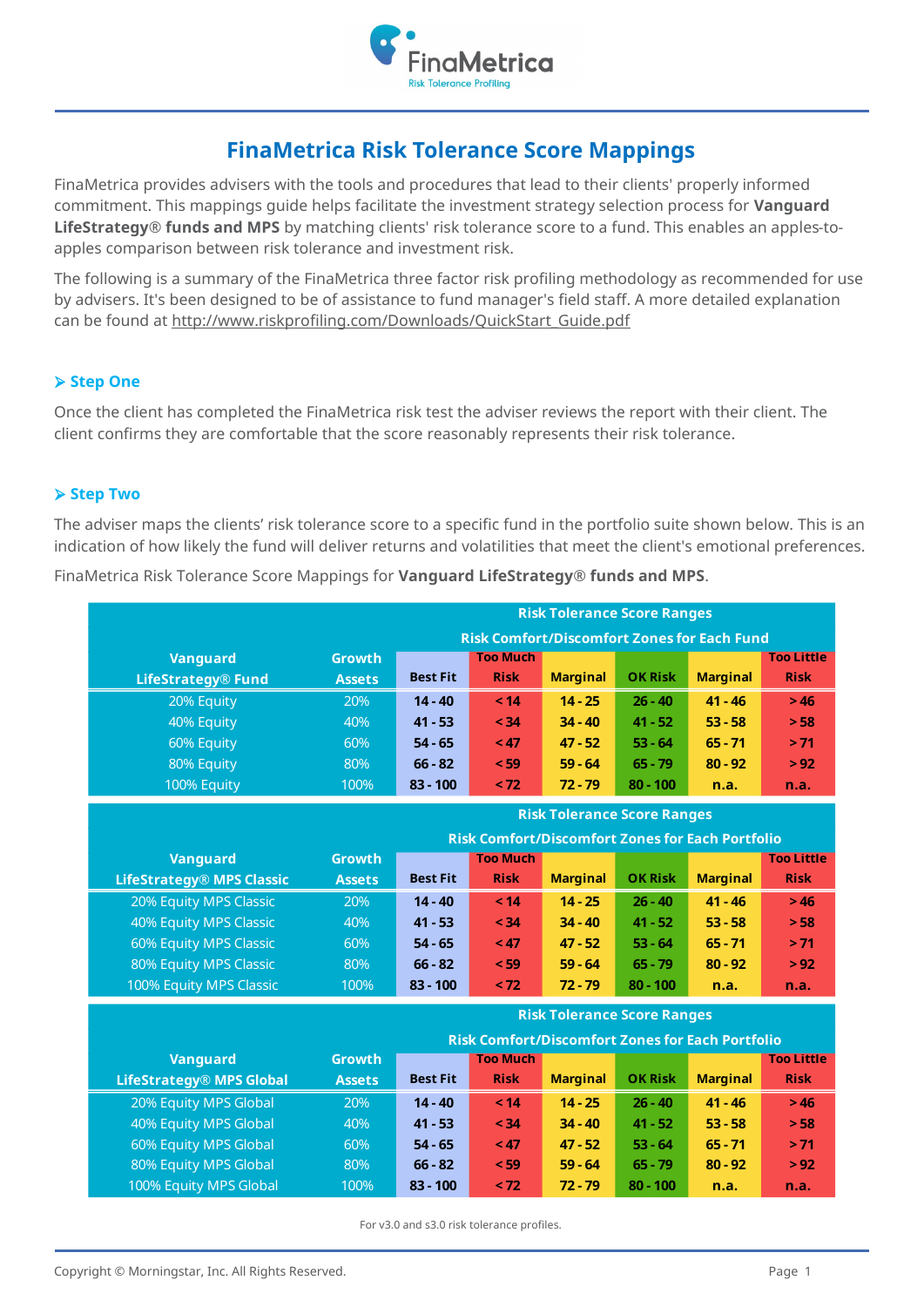

- $\cdot \cdot$  The Best Fit ranges divide the FinaMetrica 0 to 100 risk tolerance scoring scale across the funds, showing, for this set of funds, which is most appropriate for a particular risk tolerance score, and
- ❖ The Too Much/Marginal/OK/Marginal/Too Little score ranges provide score ranges for each of the funds considered in isolation and are the primary guide to whether a particular fund is suitable from a risk tolerance perspective.

#### ➢ **Step Three**

The adviser can then test the extent to which that fund is likely to meet their client's needs as they fall due within their capacity for loss.

#### ➢ **Step Four**

It's possible that the fund that mapped to risk tolerance may not meet the client's financial needs or loss capacity. In that case the client will likely need to make some trade-offs in collaboration with the adviser. It may lead to adjustments to the client's financial plan that includes goal and behavioural changes or the selection of a fund that's less consistent with their risk tolerance.

### ➢ **Step Five**

The adviser should keep clear records of the discussion and reasons for the fund selection.

#### ➢ **Step Six**

On a regular basis the adviser should review how well the fund continues to map to the client's risk tolerance, financial needs and loss capacity.

For more information, including the methodology upon which the table is based, advisors should refer to the Asset Allocation Mappings calculator and its guide, which can be found under System Resources at www.finametrica.com and also at www.riskprofiling.com.

© Morningstar, Inc. Risk tolerance scores were mapped to the funds' strategic asset allocations as at 30/04/2022. The mappings are only for use by *financial advisors licensed to use FinaMetrica, are for guidance purposes only and do not constitute financial or investment advice. Financial advisers must satisfy themselves that the funds' current asset allocations reflect the risk/return expectations of the funds when mapped. Vanguard does pay Morningstar for the mappings in the table however these mappings are calculated independently by Morningstar.*